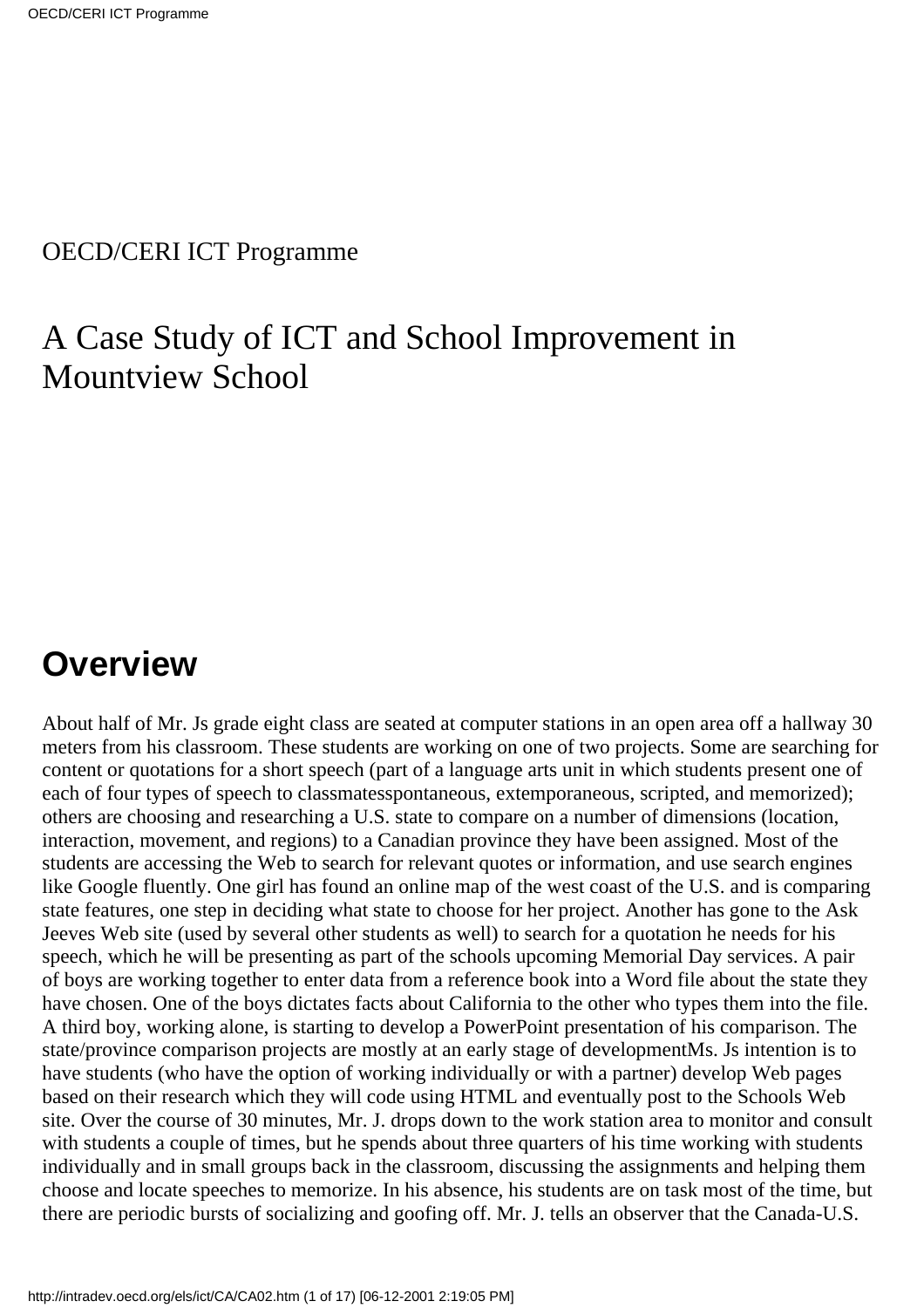comparison project had been rushed due to prior off-site physical education activities that had eaten into his teaching time. Consequently, the project was student-centred rather than student-directed, something that concerned him; I feel bad when I assign topics like I did here. Then the magic isn t there. There s real magic when students can chose and pursue a topic totally on their own. He prefers to use Jamie McKenzies framing process, having students iteratively develop a set of essential questions through readings on an issue under his guidance, questions which can then drive meaningful self-directed inquiry. He typically works collaboratively with students to develop a project marking rubric, something which he didnt have time for on this project.

This vignette captures just a few of the many ways in which ICT is being applied to teaching and learning across all grades and subject areas at Mountview School.

Mountview is a K-8 school with 437 students and 21 full-time equivalent (F.T.E.) staff. It is nested beside several acres of woodland in a rural area about 30 minutes from a major city in Canada, and the great majority of its students are from upper-middle and upper class families. Most classes have only one computer in them; students have access to ICT in two island areas that are directly joined to the hallways with no intervening walls, as well as a very large room adjacent one of the islands. Teachers from grades one through eight frequently bring some or all of their students to work in one of these areas. While teaching practice at the school varies considerably across the staff, the schools pedagogical orientation is towards student-directed and inquiry-based learning, a direction that is strongly promoted by the administration and is evidenced in the school s vision statements, handbook, and plans. A principle of risk-taking and experimentation in the furtherance of more autonomous, authentic, and engaged student learning has been the central tenet of the school s direction and culture since its inception. While this has met with some vocal resistance on the part of a very small minority of parents who favor a back-to-basics approach, it has received enthusiastic support from the majority, who see their children developing greater enthusiasm for learning.

Technology use has been an integral part of the process of shifting teaching in the school in the direction of greater learner autonomy and inquiry-based work. Students of all ages regularly use professional-level applications such as Microsoft Office and Astound, undertake HTML coding, make Web inquiries, and employ multimedia tools (e.g. scanners, digital cameras, and digital probes) to conduct research and develop presentations, reports, and Web pages to share their discoveries and reflections. With the exception of a few short-term optional courses offered to grade seven and eight students, teaching around ICT use is fully integrated within the curriculum and is driven by the instrumental demands of the work at hand, often arising from a student initiative for example, a pair of students who desire to make a Web page out of a report might generate a general class interest in learning about Web page creation, which is then taught in a just-in-time manner by the teacher, or students from another class who have the requisite competence.

While ICT infusion is viewed by the administration and most staff as a key element of the school s program, it is not seen as an end in itself, but rather as an enabling tool in the service of desired pedagogical practices and outcomes. The contexts and forms of use seen in the classrooms of Mountview are very dependent upon both the teacher s pedagogical orientation and the nature of the curriculum work or project being pursued. Teachers with a more traditional directed teaching style were observed having students answer factual questions provided on printed worksheets by researching the answers on the Web; others taking a more student-directed approach would start a new topic by asking students very general questions about their knowledge of an area and what they needed to know to understand it further, and then having students pursue answers on the Web to the questions deemed pertinent by the students themselves, all the first stage in an interactive process of moving towards deeper questions which would then serve as the basis for long-term, in-depth inquiry and project work.

Staff view teaching at the school as exciting, involving, and fulfilling, and see their students as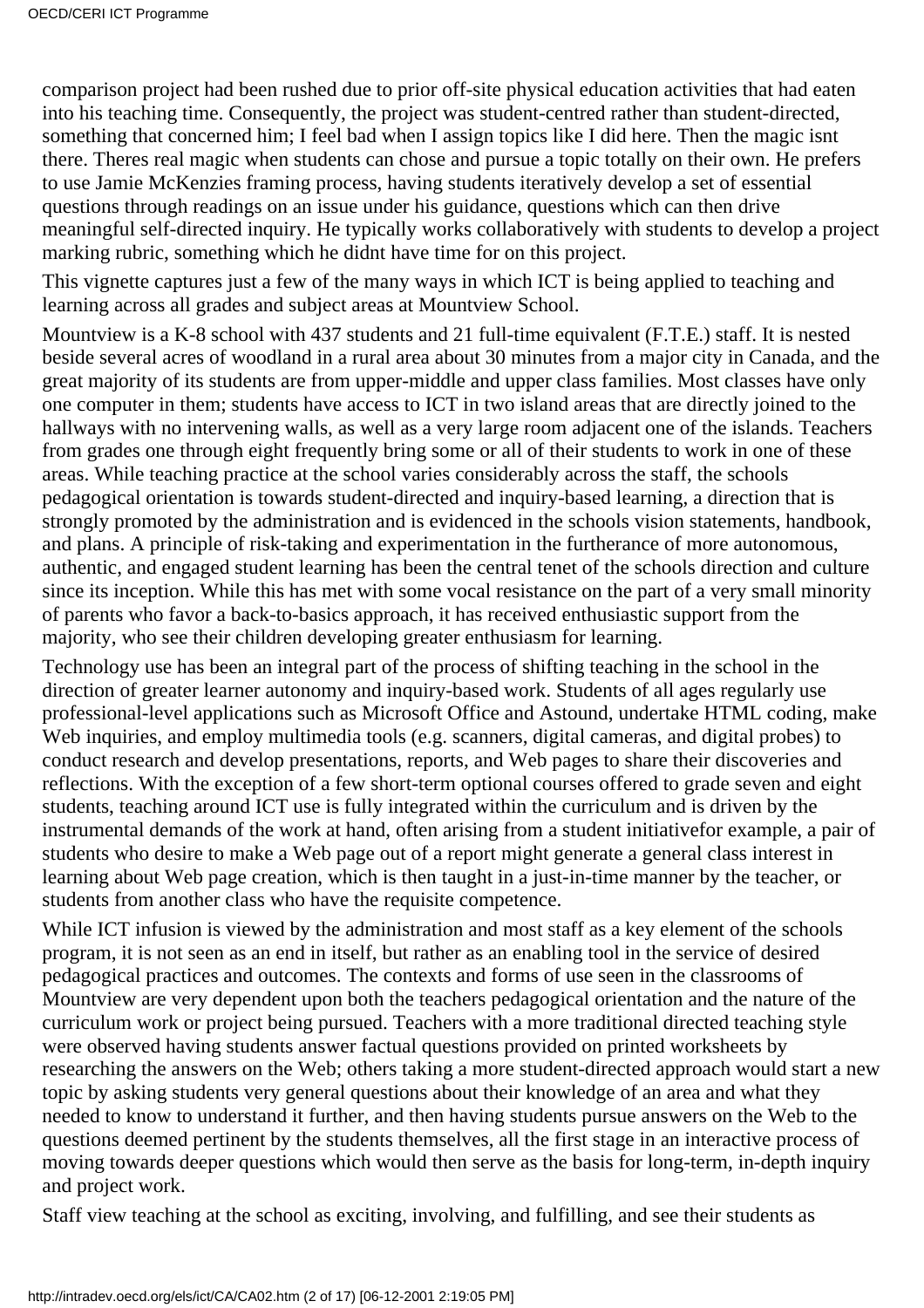benefiting from their efforts, both in terms of the technical competencies they develop and (according to the more constructivist teachers) in their growing commitment and skill as independent learners who are able to engage deeply in self-directed, cooperative enquiry. Efforts are made by the administration to cultivate a reflective community of practice amongst staff; weekly best practice meetings are held to discuss pedagogical issues, just-in-time workshops are offered on ICT topics, and the school benefits greatly from its ongoing relationship with the Exploration Centre, a professional development centre for the enhancement of teaching and learning through the exploitation of ICT, which was initially located on site. A key factor in the success of the ICT infusion over the past several years has been the energy and commitment of both the administrative team and several teacher-leaders with both the technical expertise and the pedagogical skills to tutor and mentor other teachers in new, innovative practices.

## **The Past**

The planning for Mountview began well before its construction, when the principal chosen for the new school, then the technology coordinator for the district and a former vice-principal in a nearby school, began a process of community consultation in the catchment area that continued on a regular basis for over two years. Participating parents decided that they wanted a school that was different from the status quo, one that was forward thinking and provided their children with all the tools and skills they needed to move forward into the future. A team of teachers experienced in ICT use was brought together with parents and business community leaders under the principal to create a vision for the school, develop the architectural requirements for the new building, and function as a hiring committee for choosing the new staff. Mountview was envisioned as a place for rethinking teaching, for action research, and for pursuing inquiry-based, authentic, and student-directed learning. ICT use was seen as integral to this process, and the school s intent was to fully realize the leverage of technology on education. It was decided that free and ready student and teacher access to ICT was to be a fundamental aspect of the school s operation; the idea of locked labs full of computers was rejected, and widened hall sections where island clusters of computers could be located on both sides of the building along with one very large open-access Career and Technology Studies (CTS) room were included in the school design.

When it came time to begin hiring new staff, the committee decided that they would not require candidates to have a background in ICT, since that was quite rare at the time. Instead they sought staff with a willingness to reflectively examine the types of practices in which they asked kids to work...and to be in an environment were we dont really know where we re going with this.

Decisions around software acquisition were also shaped by the constructivist stance of the those involved in the school s planning. One of the policies put in place that still exists to this day was not to buy any software if the software could determine the student s next step. Dumbed-down tool packages were avoided, even for younger children, as it was felt that putting adult-level tools in students hands would help raise the level of student thinking and problem solving. In spite of being a new school, Mountview received the same funding allocations for computer hardware (prorated for school size) as any other school in the province. It took several years to build up equipment levels to the point where staff felt students needs were being met.

Every staff member and parent interviewed who was involved in the planning process and/or present during the first few years of the schools life saw the principal as the holder of the vision for Mountview, a charismatic leader who inspired staff and parents alike about the potential for the new school. While others had significant input, his appeared to be the directing drive behind the school s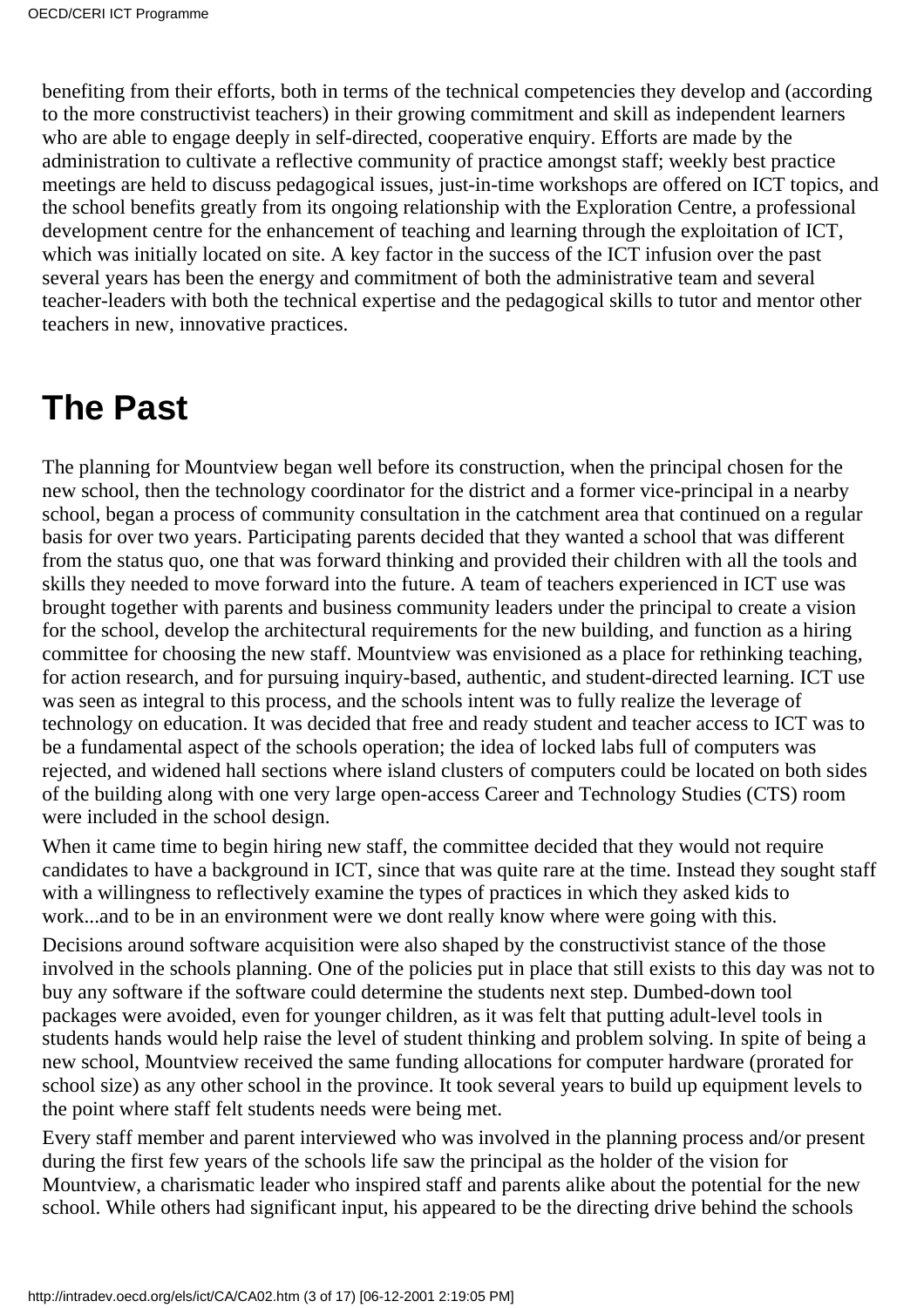inception and planning, and his expertise and leadership were crucial to the direction the school was to take. Many parents initially expressed strong concerns about giving computer technology so central a place in the schools plan; he was able to convince most of them that his plans were worthy of support. He also played the major role in initial ICT professional development activities at the new school, conducting after-school workshops once a week and on-demand for staff that dealt not only with the technical aspects of software use but also focused on infusing the technology into a constructivist pedagogy. He also undertook extensive consulting and mentoring in classrooms during the day, helping teachers gain proficiency with unfamiliar tools and begin to explore their place in inquiry-based learning. He brought to the school development team the second key player in the staff development Marianne Klose, a teacher with extensive ICT expertise and knowledge in constructivist pedagogy. The efforts of these two leaders did a great deal to enhance initially minimal staff proficiency and confidence in the use of ICT, as well as their comfort in experimenting with more constructivist teaching approaches. Collectively this work went a considerable way to mollify critics and passive resistors on the staff, who had intially felt that the expectation that teachers would make regular use of ICT in teaching placed an undue burden on them when they were already trying to cope with adopting new teaching strategies.

During the planning process for the school, a local community member deeply concerned with improving the quality of public education offered substantial funding over three years to support an on-site research and professional development centre at the new school. This person had experience as a CEO of a major corporation in promoting long-term systemic change in organizations, and had a vision of professional development that went well beyond the one-shot workshop model: he thought that change would only occur with long-term classroom-based support, and he wanted to help make that possible. Plans for the centre were developed in conversations between teachers, academics, and parents. A large conference/work room with two adjunct offices was incorporated into the school plan for the centre s use, and it came into operation as the Exploration Centre for Educational Innovation in the first year of the new school. Its goal was the advancement of teaching practice by providing a working professional development school for research, innovation, and the effective use of ICT. Its pedagogical orientation paralleled that of the school; it was dedicated to fostering a reflective community of practice amongst teachers, encouraging the development of innovative, constructivist teaching practice, and exploiting the potential of technology for teaching and learning. While the full extent of its past and current activities are beyond the scope of this report, many of its projects had and continue to have a direct impact on Mountview's practices and outcomes. Several of its external partnerships with area businesses, instigated primarily by the principal, have brought resources or personnel to the school to set up the school network, train students to function as ICT mentors and problem-solvers for staff and other students, and provide an interactive whiteboard for the school. In conjunction with a local University, the Centre sponsored a one-year Doctoral Fellowship was awarded each year; successful candidates had three roles conducting on-site action research into teaching and technology in conjunction with school staff; serving as a professional development resource working individually or with groups of teachers in facilitating the integration of ICT into their teaching; and providing outreach and liaison support for the Centre. In addition, every year until 2000-2001 the Centre brought to Mountview 1-3 project teachers from other school boards who had been selected for their interest in integrating ICT into their practices. During their stay, these teachers assumed a .66 teaching load; the rest of their time was devoted to action research, collaborative ICT project work, and staff professional development activities. Their presence together with the part-time presence of the Exploration Fellowmade a significant contribution towards building up the critical mass of practitioners necessary to create and sustain a culture of innovation in the school. In addition, Marianne Klose, who had left the school staff to become vice president of the Exploration Centre, spent two days per week in 1999-2000 and one day per week in 2000-2001 providing situated professional development support to Mountview teachers in their classrooms, helping them to infuse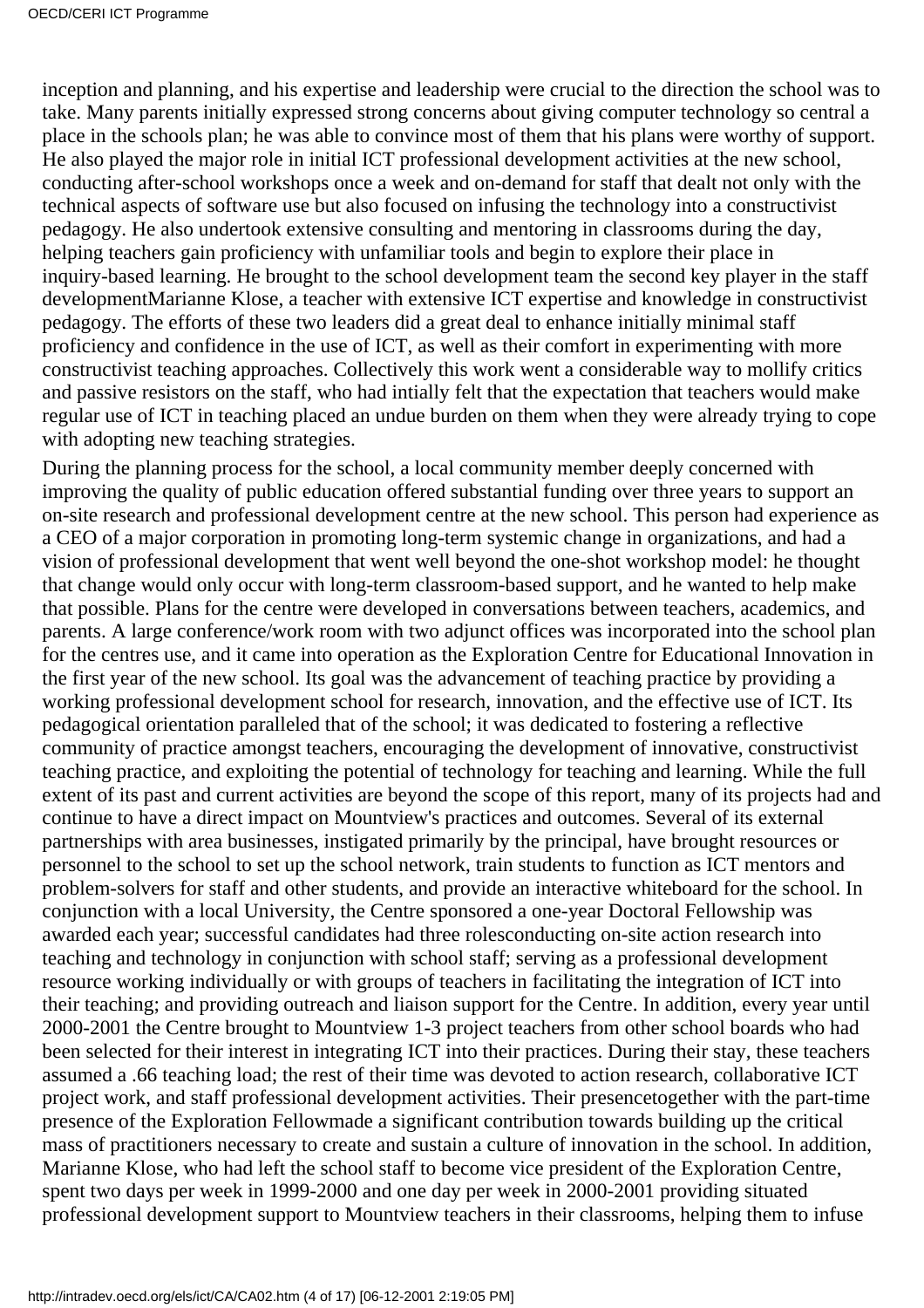technology into their practice by teaching alongside the teacher and modeling new teaching strategies. She also worked with teachers to help them address assessment issues as they wrestled with how to best assess and document new student proficiencies and accomplishments in ICT-based work. She provided leadership at the staff technology committee meeting every week, which she saw as giving her an important opportunity to promote continuity in the innovation at the school.

The new school plant opened in March of 1997. (The school itself operated for most of the 1996-1997 year in an existing school structure.) In its first full year at the new site it was a K-5 school, as construction was continuing in a modular fashion even after the building s opening. Each succeeding grade was added in turn in subsequent school years; the 1999-2000 year was the first with grade eight students in attendance.

The initial principal left the school at the end of the 1998-1999 school year; at that time Alice Archer assumed the principalship on a contract basis, and remains as principal this year. A large number of the staff left at the same time, requiring the hiring of 14 new teachers. Despite the fact that Brian and the vice-principal had hired the majority of the new teachers, there was considerable concern over the collective impact of this staffing transition on the continuity of the school s vision and practices, and in the view of one researcher who had been periodically on site since the 1997-1998 school year, there was some movement back to more traditional, teacher-directed pedagogy at the school. Alice spent a significant amount of time that year orienting new staff to the school s pedagogical approach, with which she was completely attuned. She saw her role as maintaining and extending what Brian had started in teacher professional development, ICT use, and the enhancement of student learning.

# **The Present**

Mountview is situated in a rural commuter area on 40 acres of treed land. It primarily services families of affluent higher-level businessmen and professionals, according to school data. A disproportionately high number of the mothers are not employed outside the home. Observation suggests that less than 5% of students are of non-Caucasian origin. Of its annual \$1.6 million (Canadian) budget, 1% is spent on hardware, 4% on software, and 7% on teacher professional development. Staffing allocations include a 1.5 F.T.E. administrative designation for the principal and assistant principal; a .6 F.T.E. music specialist; a .2 F.T.E. technical support staff person; a .6 F.T.E. position designated for teacher time under a Alberta Initiative for School Improvement (AISI) grant, giving release time to three AISI lead teachers in the school; and full time positions for 17 teachers, one at the kindergarten level and 2 each at the grade 1 to 8 levels.

The school operates on an integrated timetable at all grades which is arranged to give teachers large blocks of time with students to allow for cross-subject integration using a student-centred inquiry approach. The main exception to this is the scheduled periods for the short-run complimentary courses for grade seven and eight students in subjects like art, music, drama, and a few IT courses in graphics design and Web creation. These courses (but not their specific subjects) are mandated by Alberta Learning, and they are scheduled in three double blocks per week to allow for long work periods. Special needs instruction is largely integrated into regular classrooms, although some student withdrawals are made for short periods to work with specialists.

The school plant is an attractive and inviting facility with a large central atrium space leading to four wings laid out in an X formation. Between paired homerooms are smaller breakout rooms which teachers or students from either room can access directly without entering the halls. These rooms are used for small-group work and student-teacher conferencing. There is usually a soft, movable wall between these paired rooms, which is occasionally retracted, as several of the teacher pairs working at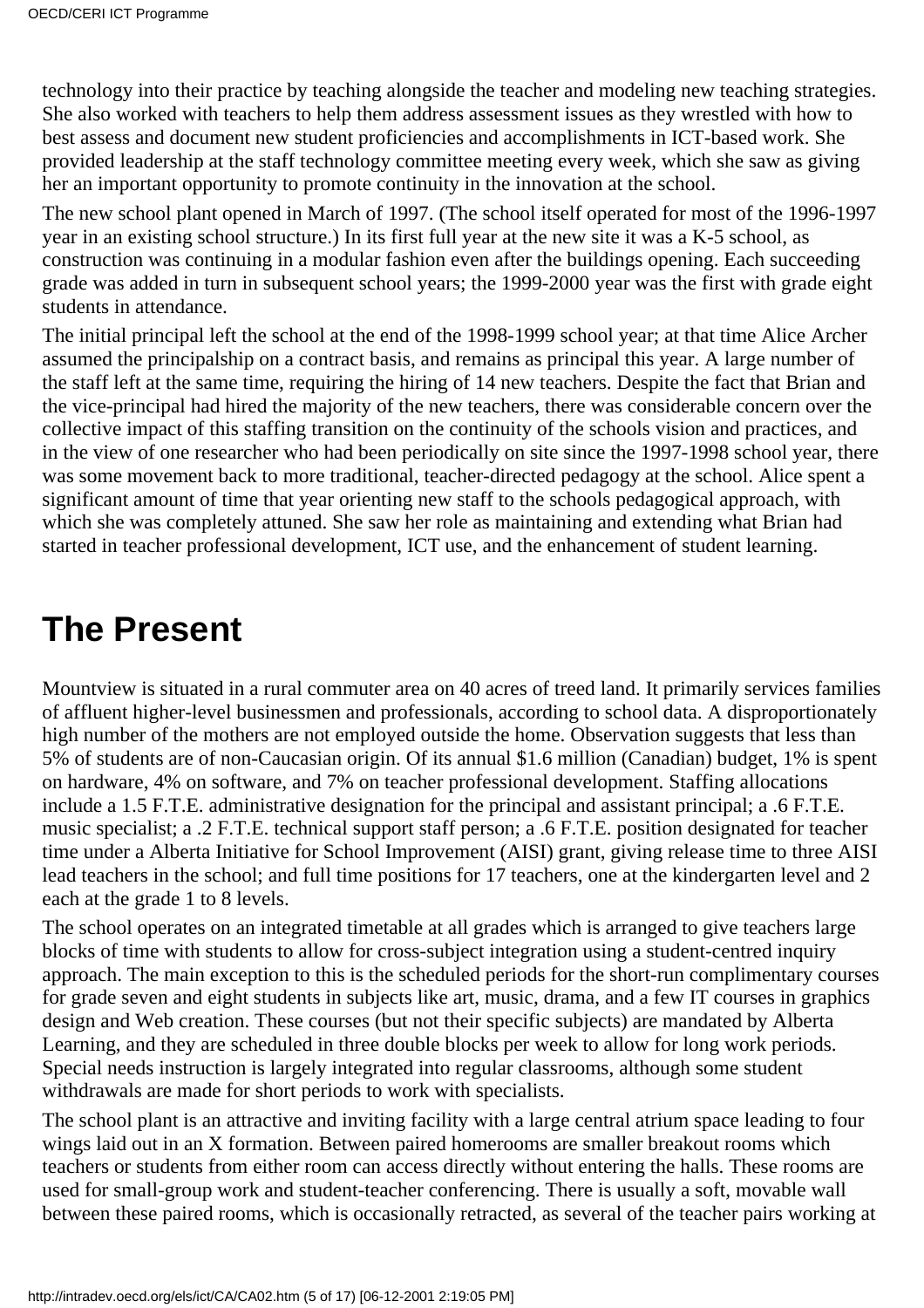the same grade level engage in team teaching to some extent.



Figure **1**: Island area

About half of the schools approximately 100 Pentium and Pentium II computers are located in two hallway island areas, grouped in clustered pods. While there is no designated school computer lab, the oversized CTS room containing 20 computers is available for on-demand use most of the day (see Figure 2). A further 10 machines are placed in the Mountview s resource room [library]. Originally two computers were assigned to each classroom; this has recently been reduced to one so as to expand the number available in the islands and CTS room. The school policy is for all students to have open and ready access to ICT as much as possible; while the island areas can be booked a week in advance, this is not always done, and teachers report that computer availability on demand is generally good.Despite its designation as a site for educational innovation using technology, the school receives no additional funds for hardware or software beyond that provided to other schools from either the School Division or the provincial Ministry of Education. The majority of hardware purchases are made by the school division, with a minimum of 30 new computers being provided to the school every three years.

All computers are connected via a 100BaseT Ethernet network to both a Novell and a Windows NT server. The network is connected to the Internet through two 56K modems. A Linux OS proxy server is used to cache frequently retrieved Web pages so as to speed up student page accesses. The school maintains both an extensive public Web site as well as an internal intranet with its own Web site. Each student has their own password-protected account for computer access and private and shared file server storage. Network administration is largely the responsibility of Ms. C, a grade five teacher with a graduate degree in computer applications in education, who had learned networking earlier in her teaching career through a trial-and-error process, and was also mentored on-site by Marianne Klose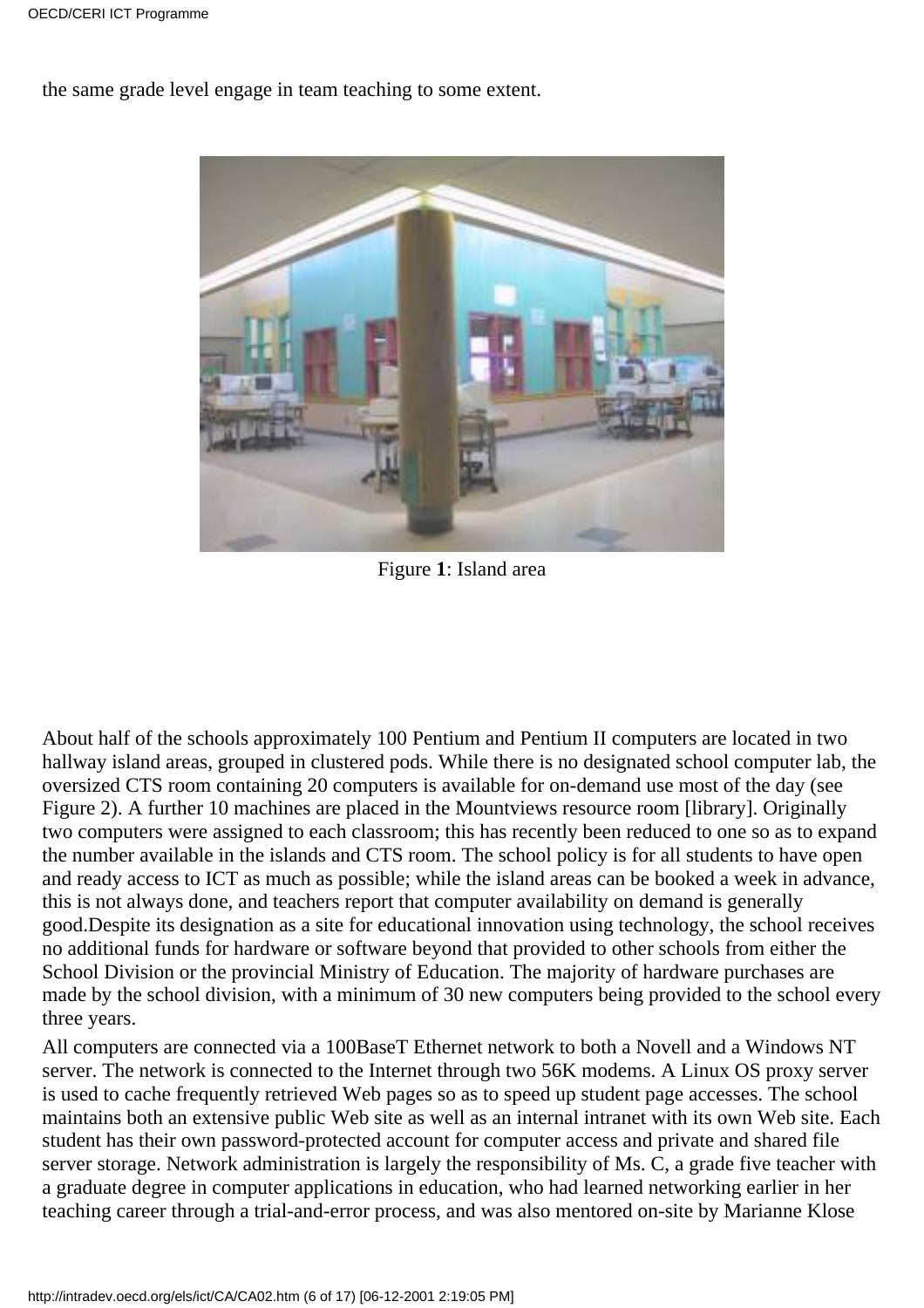from the Exploration Centre. Ms. C was given .2 F.T.E. release time for this duty. The Web sites themselves were maintained by Mr. J, a grade eight teacher who had taught a course on computer applications to teacher candidates while still completing his own B.Ed. Degree and was a proficient HTML coder. (He recieves one hour a week release time for his Web work.) Ten laptops are available for staff to check out of the resource centre, although most have computers at home.

Figure 2: Small wing of CTS room

By mutual agreement between the school s administration and the Technical Committee of teachers that oversees ICT at the school, virtually no money has been spent on traditional educational software tutorials and games (see discussion above). Instead, the school has obtained site licenses for several professional-level tool packages for graphics, data analysis, animation, presentation, and multimedia/Web development, including Microsoft Office, Microsoft Image Composer, Macromedia Flash, PhotoDeluxe, Adobe Illustrator and Photoshop, Studio DC 10 (for video editing) and Intuous (for drafting). One-user packages for some more specialized applications were also obtained, such as Ray Dream Studio (for 3D rendering) and AutoCad LT (for higher-end drafting). The Technology Committee had also decided to acquire an Inspiration license so students could work with concept mapping software. According to staff, the most commonly used tools are Word, Excel, and Web browsers.

The two school administrators work as a team. They see their role as one of building and sustaining the school s vision of teaching and learning, and of supporting teachers and students in bringing it to life. Both the principal and the assistant principal spend part of their time teaching. Budgeting, staffing and policymaking for the school are largely site-based, and are the responsibility of the administration team, with the Technology Committee providing guidance on ICT related decisions and parents providing strategic advice through weekly School Council meetings. The principal has a strong academic orientation; she conducts action research in conjunction with a professor at a nearby university, and attends academic conferences such as AERA and SITE, occasionally presenting a paper with her academic colleague. She is enrolled in a Ed.D. program but has yet to begin coursework. She noted that her graduate workdone over three years when she was not working following ten years in the classroom had a tremendous impact on her thinking, leading her to reconstruct her educational philosophy and understand how research can be used to inform a radically different mode of student-directed, inquiry-based teaching. What attracted her to Mountview was the fact that it shared her vision of teaching, although she acknowledges that in their day to day activities, teachers at the school vary considerably in the degree to which they actualize it.

*Professional Development.* The staff is recurrently involved in reflective group discourse around realizing the schools goal of authentic and student-directed learning, and examining the role ICT should play in the process. Technology use is a given, an expectation of all staff, but the nature of its integration and how it could best support learning is often under review. Alice engages teachers in discussions about educational values and practices on a regular basis, especially with new staff, helping them sort out elements of their teaching, and bringing an academic and research perspective to their practice. In this ongoing role she sees herself as modeling a reflective, questioning orientation which she considers to be a fundamental building block of professional renewal. She also works to establish connections between different teachers and programs in the school; finding, for example, a class of students with experience in working in one topic area or with certain software that can then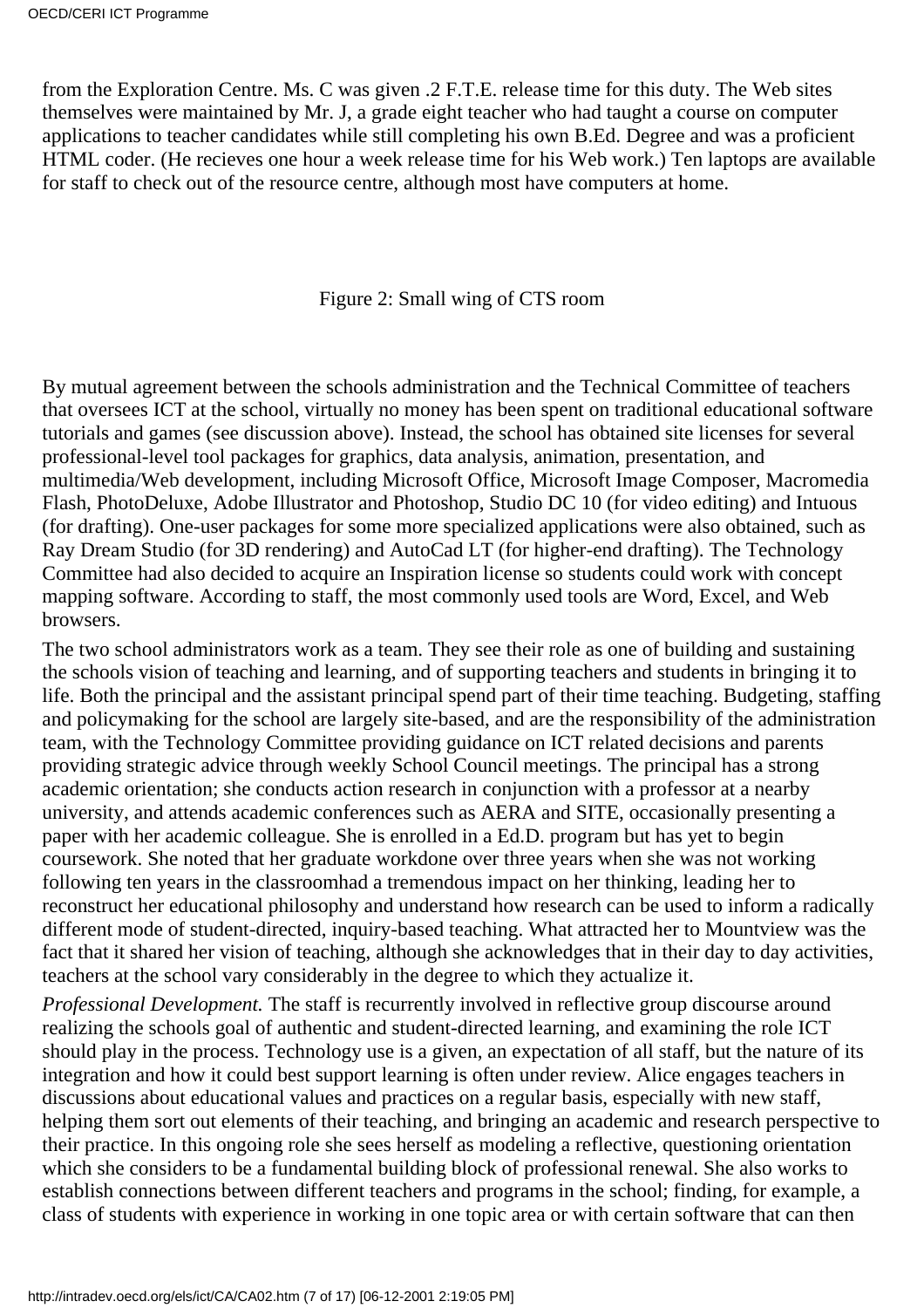mentor and work collaboratively with another class wishing to explore the same topic or tool. Age differences in the school are considered relatively insignificant younger students will serve as mentors for older students if they possess the necessary skills, and multiaged learning experiences are timetabled into the school s schedule.

Professional development in the broadest sense is considered by both staff and administrators to be critical to accomplishing the school s stated mission of promoting reflective, child-centred practice. Teachers are seen as needing opportunities to read, reflect, and work with mentors and collaborators over an extended period of time to reformulate and refine their teaching, and to effectively integrate ICT into new pedagogical practices. Every avenue is explored to provide release time for more experienced and expert staff to work with colleagues in their classrooms, and to bring in external expertise when it can make a difference. Several staff members with the requisite technical skills provide just-in-time after-school workshops on ICT topics when enough teachers express an interest in an area; around the time of the site visit, Mr. J. and Lynn were offering a short series of workshops on Web page creation. The level of skill amongst several of the more experienced staff is thought by others at the school to be considerable, and a valuable resource. Their expertise is evidenced in their leadership roles outside of the school: they have given talks and workshops at regional meetings and conferences and provided inservice in other jurisdictions. Ms. C., for example had taught a course in computer applications in education at a college of education the previous summer, and Mr. J. had given six board-level presentations and workshops the previous year.

The provision of ongoing, situated support in the classroom was considered the most effective and important means of professional development around ICT use. Although the practice of bringing Exploration Project teachers into the school had ended by the start of the 2000-2001 school year, both Mr. J. and Ms. C. had approximately .3 F.T.E. release time to work with other teachers, partly as a result of a successful grant application made to the Alberta Initiative for School Improvement for professional development support by a coalition of innovative schools organized by the Exploration Centre (now renamed the Exploration Network). Some release time funding was also coming from a \$10,000 grant from the Network of Innovative Schools, funded by the federal government. Some of this time was spent mentoring teachers in technical skills on a need-to know basis, but these teachers also helped staff look at how technology could best be utilized to foster more constructivist learning in a very practical way, demonstrating strategies and providing feedback to staff on their trial runs. In his role as Web master, Mr. J. helps teachers determine how student projects can be brought to the Web. Marianne Klose of the Exploration network continues to spend one day per week working with staff, sometimes modeling new practices in the class while teachers observe and engaging in reflective discussions around practice. Currently she is collaborating with a first year teacher, a former accountant with a math degree, in the development of deeper ways to explore mathematical concepts in elementary teaching, and the ways is which ICT can contribute to this goal. Several staff are also active in professional development initiatives that go beyond the school s boundaries. For example, the teacher working with Susan recently attends monthly meetings of the Sum Talk group initiated by the Exploration network, which brings educators together with mathematicians (both in-person and online) to look at ways of enhancing math education.

A great deal of professional development occurs in very informal encounters questions asked in hallways and lunchrooms, drop-in visits to see what another teacher is doing, brief chats with the principal or talking to a student seen working on something interesting. Many teachers also have email and conference-based connections to off-site groups and individuals (faculty, other teachers) with whom they critically reflect on practice in ongoing conversations. One teacher summed up a pervasive staff view of professional development at the school: It's the dialogue that makes all the difference. It s not the presented things. The school culture is based on there being a number of places where there is on-going and sustained dialogue and discussion about what this means and what matters.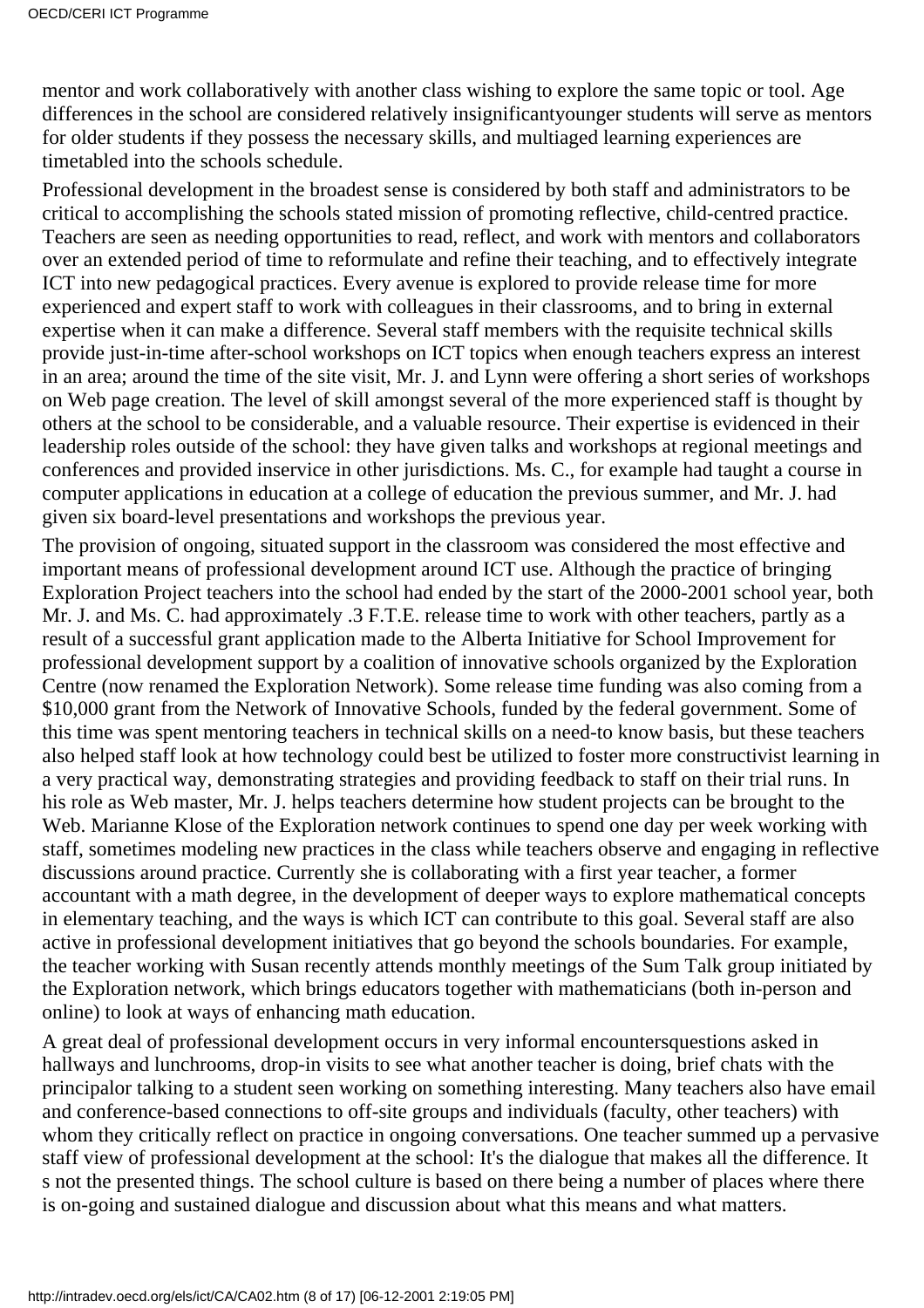*ICT Use*. While virtually all staff use ICT in their teaching, the forms of use and the pedagogical practices this use is embedded in varied considerably. In our classroom observations we saw a range of pedagogical approaches being employed, from very traditional and controlled teacher-directed modes of instruction to totally student-directed, inquiry driven learning. Activities also varied in their levels of authenticity and connection to the world beyond the school, and the degree to which students collaborated and worked independently in building knowledge. The following exemplars are representative of the range witnessed (see also the opening vignette):

Ms. C. made a request of her grade five class: Id like you to go home tonight and find out what 1. is happening in the Middle East, enough so we can have a conversation about it tomorrow. Extensive discussion ensued over the next few days abou the conflicts in the area and their causes, and connections were drawn to what had been studied earlier in the year about the Renaissance and the Crusades. Ms. C. then asked her students to develop questions they had at that point. Once their questions were formulated, she guided them in grouping and relating the questions and issues raised as the class engaged in the collective construction of a knowledge web (see Figure 3).

Ms. C. took an active part in this process, monitoring, coordinating, and offering suggestions, but her students developed the categories and relationships for the web. It was constructed as a long chart which was hung on the adjoining hall wall, with name tags marking the place of individual students questions in the concept space. This web is to be the basis for the project s WWW site structure. Students will research their questions, either individually or in small groups as they choose, and then develop Web pages with their findings that will be interlinked on the Web site. One student, for example, has decided to develop a page looking at what George W. Bush s policies on the Middle East are and what they might mean for the area. Students will read and respond to each others work as it evolves by accessing documents placed in shared storage space on the network, with the teacher helping them to integrate their understanding of the various elements on the concept map. Ms. C. will teach any Web skills needed on a just in time basis, training a small group of students who can then peer tutor others.



Figure 3: Class knowledge web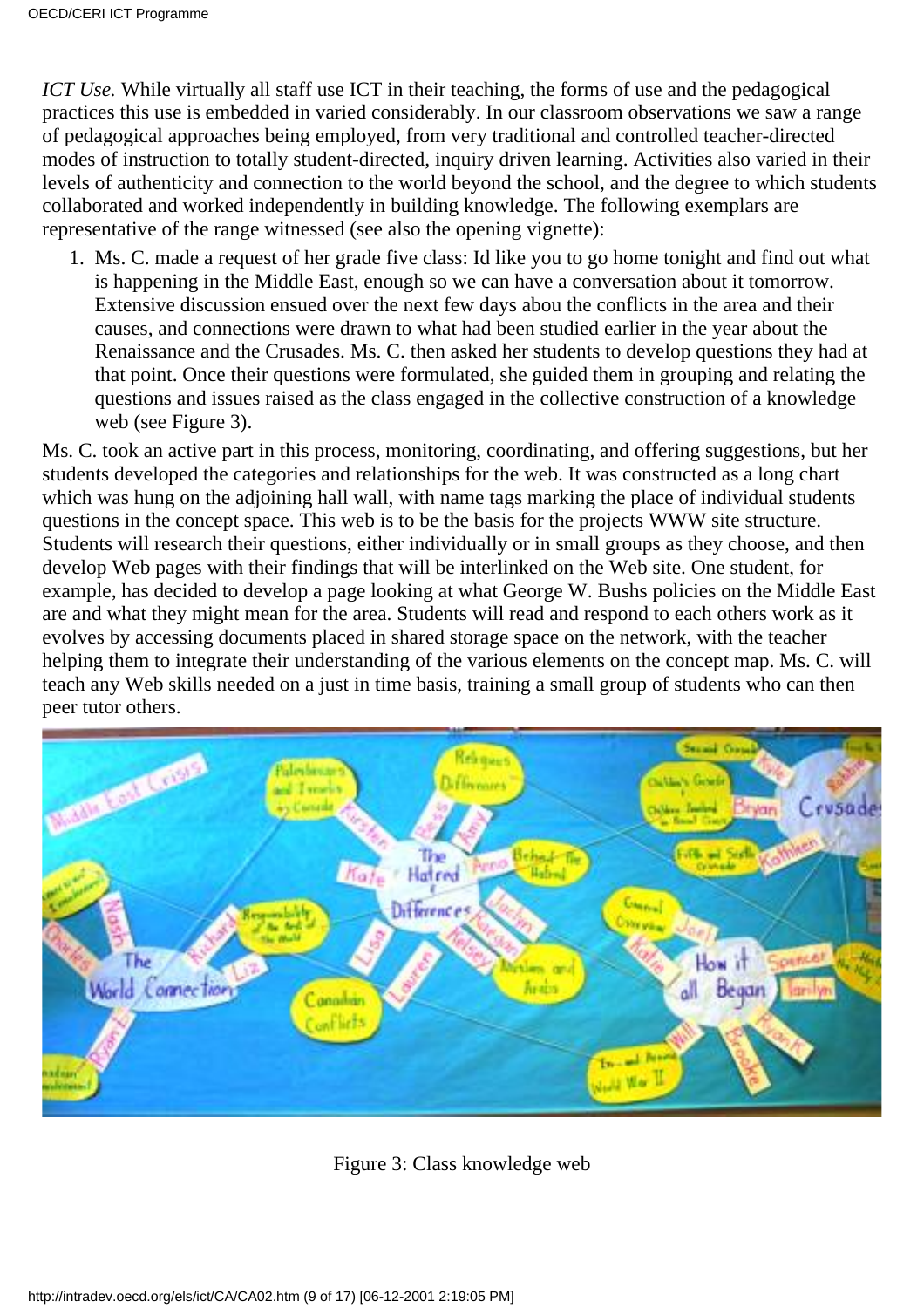- A grade four teacher reviews a new project students will be doing and then distributes an 1. outline of it to her class. Each student has been assigned a region of Alberta to research. Their objective is to develop promotional material intended to encourage toursim or residency in their assigned region. The handout lists the facts that need to be researched, such as the climate, geography, vegetation, resources, and jobs. Students are given a number of choices in the way they can present their information: a poster, a TV advertisement, a pamphlet, a pictorial display, or a radio announcement or interview. The handout dictates a series of steps to be taken in developing their projects: reading about the region in classroom books, developing a concept map for the data, deciding on a presentation format, drafting the presentation and reviewing it with the teacher, and producing the final version for class presentation. An assessment rubric with 5 point ratings for several aspects of the research and presentation is included, and a due date assigned for different stages of the work. Earlier, the teacher had involved students in a discussion of what the dimensions for rating the project should be, and they were collectively agreed upon. Students are allowed to use any ICT tools they want for project presentation: digital video, still photos, PowerPoint, Astound, Word, PageMaker, etc. No Web sites for researching Alberta are suggested, but students know they can use the Web if they wish to. Students have the choice of working alone or with one or two others. An example concept map is given to show students how to organize their information.
- 2. Students in a grade eight science class are working in small groups. Each has drawn the name of a basic machine (such as a block and tackle or winch) from a hat. A project handout provides a series of questions on the definition, history and use of the machine that they must work together to answer using whatever resources they deem appropriate. Examples: Why was this machine invented? What was going on in history at the time? How might your life be different if this machine had not been invented? The resulting information is to be posted in a report on the school Web site. The second part of the project consists of a series of experiments that the groups are to design for their machine. They are to detail hypotheses, variables, and procedures, and record observations and conclusions. A draft of their procedures is to be submitted for approval before the experiment is demonstrated to the rest of the class and then written up in a final report. An extensive 3 page assessment rubric is distributed, with descriptions of what constitutes excellent, good, etc. work on a number of dimensions. Groups will use this to assess and grade their own work, before negotiating a final grade with their teacher.
- 3. Both grade two classes are working together, about to start a seven week Sky Science unit. They sit on the floor in front of one of the teachers, listening (for the most part) as she reads from a book about Galileo and his discoveries. She pauses at times to show pictures from the book to the group. Few questions are asked of the students. After several minutes, the teacher announces I want you to be thinking about how things have changed from Galileo s time, and where we are now you ll be amazed at what s on the computer about what people thought 100 years ago they didnt even know that the earth moved. The teacher groups students together in threes before telling them to start Web research. Each group is to go to the web site they have been assigned (from a list of four U.S. government and NASA sites). Students move over to a computer area and begin going to their assigned sites, which they explore seemingly at random, looking at text about planets and stars and viewing diagrams and photos. The children vary in their knowledge of keyboard shortcuts but can operate the browsers (albeit slowly). One child, for example, had a picture of Jupiter up, and wanting to know how many moons it had, had been able to click on a link labeled moons to see photos of Jupiter s moons; he was disappointed that no text was given indicating the number of moons.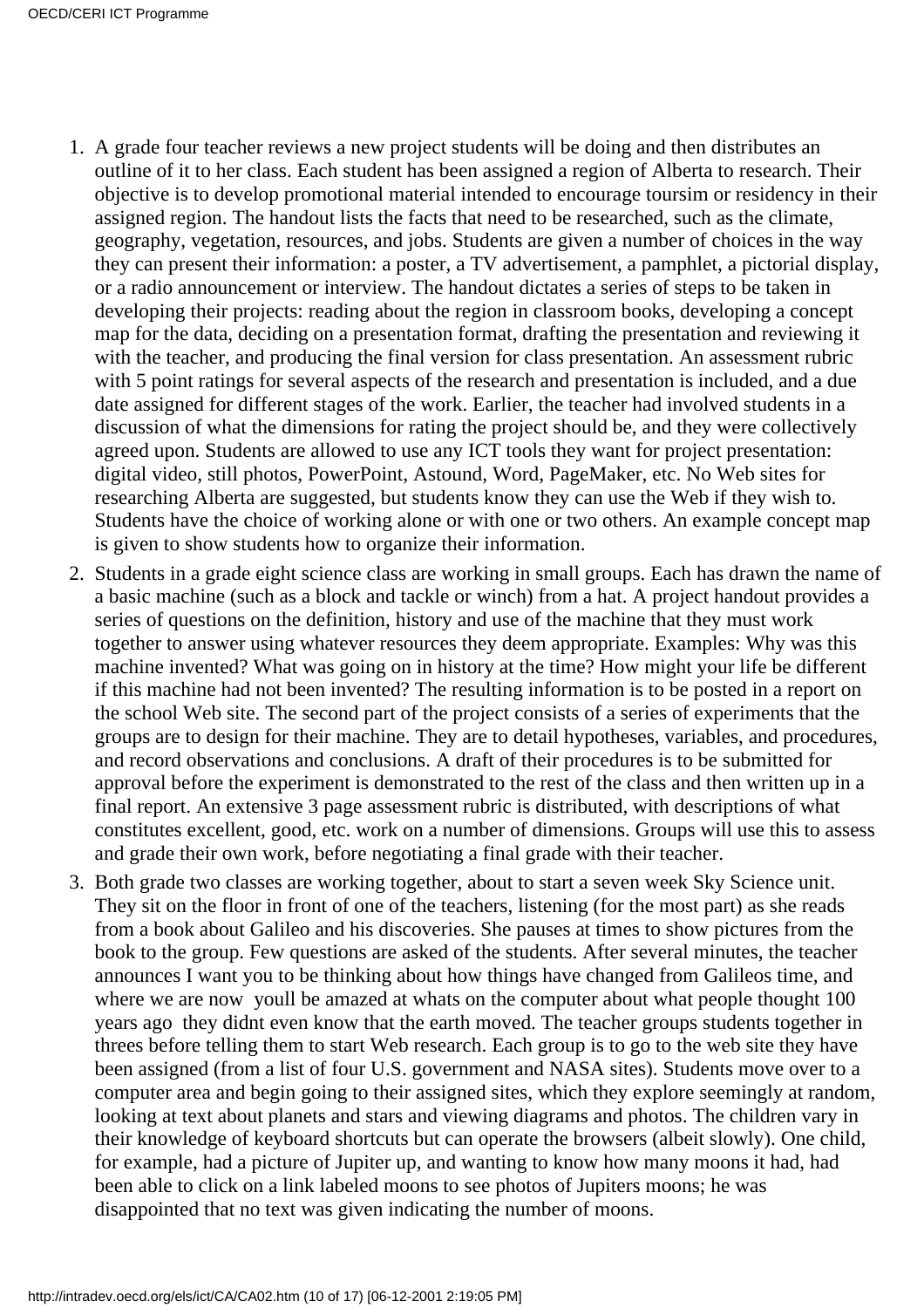Some students have problems getting to their sites, apparently due to the overloading of the school s two 56 K modems, and both teachers help students connect. The sites are listed on a handout they have which also outlines the activities taking place over the next several weeks. This handout is written in adult English, and is clearly meant to be read and explained to the students by their parents. Parents are to sign it to indicate they understand their child s responsibilities in the study unit. Students will be expected to conduct and record evening observations of the moon, planets, and stars with the aid of star charts; as their culminating project, they will each be researching and making a multimedia presentation of a planet.

Of the teachers observed and interviewed, Ms. C. and Mr. J., who together with Leona, a former Exploration Project teacher, were the lead teachers in the school in terms of ICT infusion and the ones with release time to consult with colleagues, exhibited the highest levels of student-directed inquiry in their classroom work. For some of the other staff it was clear that the school discourse around authentic, student-driven inquiry learning was (to a greater or lesser degree) not reflected in practice. Not all staff were in agreement with the constructivist approach; some thought students needed more direction, others were wary of the assessment problems it entailed. Negotiating around parental demands for comparative and quantitative reporting was a major problematic for many teachers at the school. While some parents appreciated qualitative, portfolio based reports and celebrations of learning in which student work was presented and explained at a school open house reporting strategies the administration was promoting others did not feel these approaches adequately informed them of their child s standing.

Two lunch time programs using ICT were open to students: Robotics and Stellar. In the Robotics program, held twice a week, grade one and two students are tutored in the construction and programming of Lego robots by grade three students who had undertaken a major robotics project developing data collection robots for a Mars landing in Ms. C. s class the previous year. Students worked in groups designing and building programmable vehicles, and developing and testing the code to accelerate, brake and steer them. About 15 children were observed participating in one session. In the Stellar program, students of all ages learn how to assist fellow students and teachers in the operation and basic troubleshooting of computers and the network. Here students have an opportunity to develop their skills in collaboration, problem solving and mentoring.

Teachers who had been at the school for two or more years unanimously felt that they had become much more competent and comfortable in using ICT, both from an operational standpoint and in terms of their skill in infusing it into their teaching. It was no longer seen as something special at the school, but simply as one of a number of tools and media to be used as appropriate for research, exploration, and expression in the service of better teaching and learning. Analysis of the teacher practice survey data (see Appendix B) indicated that staff were either comfortable or very comfortable with all of the listed applications with the exceptions of using a database and creating and maintaining a Web page (somewhat comfortable on average) and programming (not comfortable). They reported that their students used the Web, word processing, and presentation software several times a month, with Web page building, graphics, spreadsheets, and email being used less frequently. Game and instructional program use was rare, and no teacher reported using on-line forums or chat rooms. Teachers were divided on the practice of grading computer use. About half of them had created or modified a Web site in their classes. The amount of assigned computer use undertaken individually by students in their classes averaged between most and some; virtually all use was directly related to course content. Computers were used at home to prepare for teaching several times a month on average, and half of the staff indicated that they involved their students in collaborative learning activities with off-site students over the Internet. Most teachers stated that they were collaborating online with colleagues, sent email several times daily had made various software and hardware changes, and had created a Web site and databases a few times, although individual variability on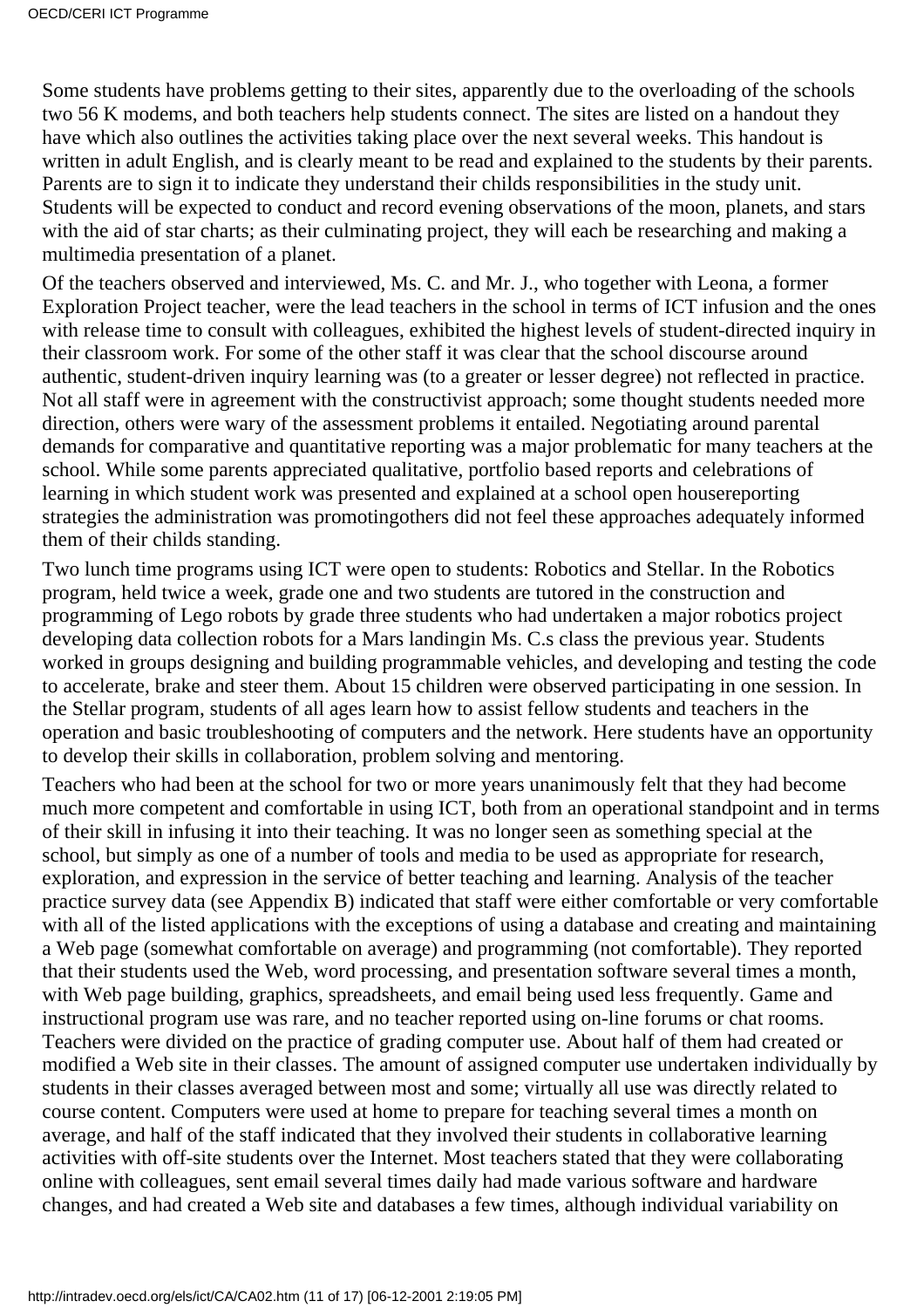these items was quite high.

# **Main Hypotheses**

#### *I. Technology as a catalyst*

*Con:* The main force driving improvements in practice at this school was not the technology but the vision and direction that was set for the school at its inception, which set up a teaching culture and set of expectations reinforced by the leadership and the professional development activities at the school in the following five years: that the school be a place where teachers are encouraged to rethink standard teaching practice, and take risks in developing and applying more authentic, collaborative, and student-directed approaches to learning. ICT was seen as an integral part of this process, but teachers and administrators repeatedly stressed in interviews that it was subsidiary to and in service of the main goal of pedagogical innovation. Asked if the teaching innovations could be sustained without the technology being present, staff indicated that they could, although they conceded that it would make the task more difficult as the use of adult-level ICT tools that produced professional looking output was seen as highly motivating for students. Observations indicated that more traditional teachers made considerable use of ICT, but this did not appear to have impacted their practice in any significant way: students merely used the Web rather than books to find answers to preordained questions, or typed up assignments rather than writing them by hand.

*Pro:* Analysis of student interviews and observations indicated that students were usually very motivated and focused in their ICT based work, especially when more advanced applications (high-end graphics and presentation software, for example) were being used. Whether they would retain a similar level of enthusiasm and commitment in large-scale project work without being able to work with the many adult-level multimedia presentation options ICT opened up to them, or take advantage of opportunities ICT afforded to make contributions to the community that they considered meaningful and authentic (such as adding pages to the school s extensive Web site), is questionable. Without student access to technology, some of the desired pedagogical innovations (to the extent they were realized) might never have happened teachers might have found it too difficult to sustain meaningful student initiative.

#### *II. Traditional diffusion pattern*

*Pro*: The diffusion pattern at Mountview closely followed the traditional model, with a core leadership group spearheading dissemination in the school. The schools direction was initially set in large part by a small group of teachers who had already had a track record as innovators in pedagogy and technology; and its founder and principal in its first three years, Brian, was universally regarded by those who worked with him at the time as the key force behind the school s commitment to educational change and technology infusion. He worked tirelessly and with extraordinary effectiveness to overcome resistance from some members of the community to the school s innovative thrust. Together with two other experienced innovators on his staff, and in collaboration with the Exploration Centre, he implemented an extensive program of professional development incorporating sustained teacher mentoring and in-class modeling that gradually broke down what was initially high levels of resistance to ICT use on the part of many staff at the school. There can be little doubt that without his strong and inspired leadership which set and sustained a vision for pedagogical practice, together with the efforts of a core critical mass of likeminded master teachers, the school would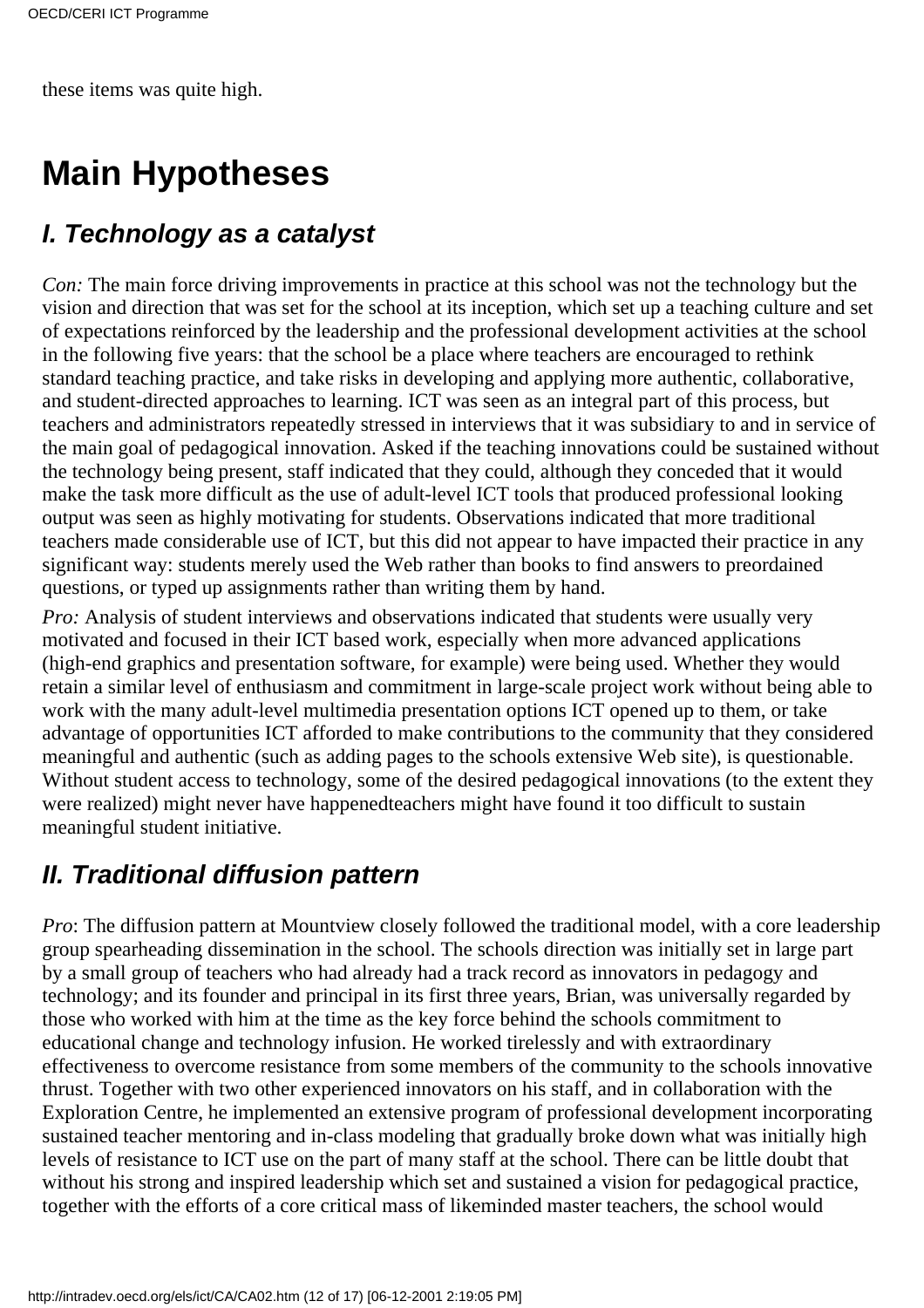have developed as a much more conventional institution.

*Con:* Because the school has a site-based hiring policy, the principal has been able to hire several new staff in the past two years that brought to the school high levels of ICT skill and constructivist teaching competence, such as Ms. C. and Mr. J.. These teachers have not had to have the innovation trickle down to them in the traditional way from the schools core group of innovators ; rather, their earlier exposure to pedagogical ICT use in their formal education and prior teaching practice allowed them to quickly begin to function as leaders themselves. (However, these teachers do report that their time in the school and contacts with other staff and the leadership has moved them further away from traditional forms of teaching practice, indicating that some diffusion did occur in the traditional manner.)

#### *III. Staff competence*

*Con:* The prevalent culture and pedagogical stance promoted at Mountview de-emphasizes the view of the teacher as the expert; rather, teachers are viewed as co-members of a collective learning community. Staff are generally comfortable with the fact that students will often know more about the technology than they do, and frequently have students teach other students how to use software that they themselves have not mastered. Nearly all staff interviewed remarked at how rapidly students learned how to operate new hardware and software with very little formal training; students are very motivated to quickly learn from each other the steps necessary to accomplish what they want to do. Because of the culture of collaboration at the school, which has been encouraged by the administration, teachers do not hesitate to ask one of the ICT leaders to come to their class and give mini-lessons on aspects of computer operation they had not mastered themselves. Students can be prepared to effectively use the tools they want to in spite of their teachers lack of skill, allowing them to make full use of the affordances provided by the schools extensive network of computers and strong software library.

*Pro:* Staff competence *was* critical, not in being technically adept in every software package and computer operation, but in knowing the capabilities of different ICT applications and having the pedagogical skill to see how ICT could be leveraged to promote new learning and communication possibilities within the context of their teaching. In teachers lacking the inclination or skill to engage in constructivist practice, ICT was relegated to less valuable roles that might have been just as easily served by the library or even a typewriter.

## *IV. Equity*

Because of the socio-economically homogenous mix of students at Mountview, there was no evidence collected that could address this issue.

### *V. Academic standards and outcomes*

*Pro:* Staff at the school made a conscious decision to limit software use to higher-quality tools and to avoid the use of traditional courseware and tutorial software altogether. Their high expectations that students as young as seven or eight would be able to make educationally meaningful use of tools designed primarily for adults were largely met. Students of all ages were seen successfully researching on the Web and easily working with advanced graphics, presentation, and design tools such as Astound and Photoshop, often having received little or no formal instruction in their operation. One grade 8 student remarked, the level of resources here is very high and it makes us want to work with it more. It encourages us to learn more. Teachers commented on the quality and depth of work that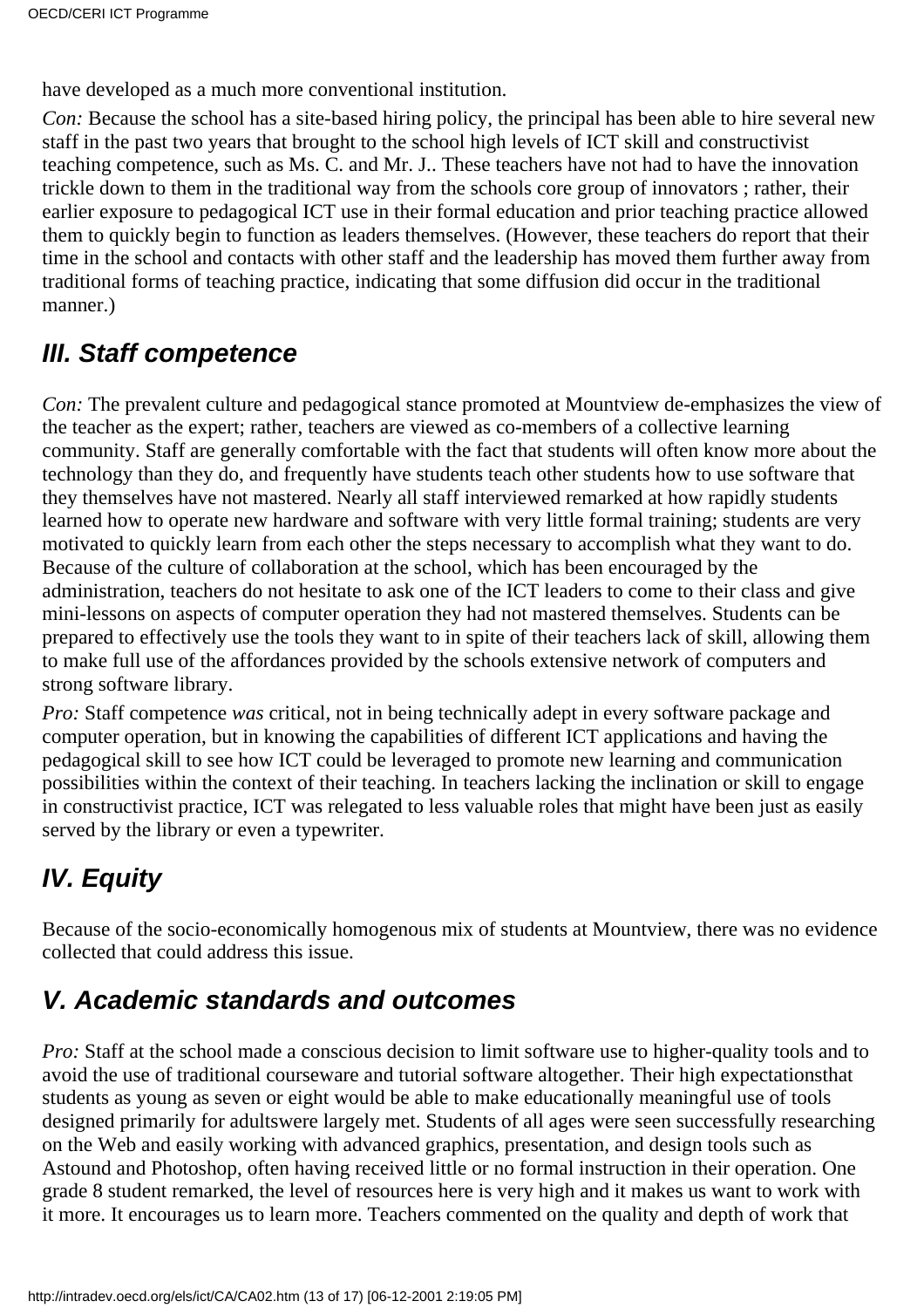they were seeing, which typically exceeded what they expected from students of their age level: What I thought perhaps 13 and 14 year olds could do, Im seeing 5 and 6 year olds do now. One teacher cited a tremendous value he saw in ICT: its capacity to present the spirit and competence in young childrens work in a manner that is no longer obscured by poor motor skills (messy printing, etc.). The opportunity to create more adult looking work was thought by several teachers to motivate student learning. Staff also indicated that the communication and sharing of different ways of knowing that ICT made possible contributed to the students enthusiasm for learning. Students were seen to be developing a strong sense of confidence in and ownership of their learning. In the words of one teacher:

The majority of the students in the school really feel that they have a voice in what they ve learned, and they can talk about it and they can explain to somebody else what they ve learned and the process they worked through to learn that.

Parents were largely very impressed with what their children presented at the school s celebrations of learning and with the work posted on Mountview s web site. The students competencies were reflected in their performance on a standardized provincial achievement test in math and English administered in 2000 in all third grade classes; Mountview results greatly exceeded the provincial means, and a far higher percentage of the school s students were classified as high achievers.

*Con:* Some of the student work examined did not seem to indicate a level of achievement or functioning significantly different from what might be typically expected of students of equivalent age. Performance on the standardized achievement tests by grade six students did not differ from provincial norms. It would be expected given the high SES of Mountviews client families and the lack of ESL students in the school that Mountview students would exceed provincial norms even if the school offered a traditional program.

## **The Future**

*Sustainability.* The innovations brought to teaching and learning at Mountview, while not implemented fully by all of its staff, have proved relatively resistant to erosion over the past few years despite major changes in staffing and leadership. Only four of the current staff were present at the school s inception, and of those, two are now part-time. The departure of the school s founder and first principal in June of 1998 was a major test of the sustainability of the schools vision and practice, and many staff were not sure at the time that these would endure, especially sincea large number of staff left at the same time (15 new teachers had to be hired for the following fall). It was also during this period that the two key teacher-leaders who had worked with the principal from the start left the school to join the Exploration Centre on a full time basis, although one of them continued to play a major support and consultancy role in the school and does so to this day. Careful attention to sustained support for professional development and the creation of a culture of reflection, collaboration, and change on the part of both the administration, the Exploration consultants, and remaining experienced staff have kept the innovations alive and enabled their transference into the teaching practices of many of the new teachers. Consultation and cooperation with parents and the community both through the School Council, business partnerships, and meetings with individuals has kept community resistance at a minimum and allowed the school to survive pressures to move the school in a more conventional direction from the school division superintendent and others in the regional system.

Despite this success, there are ongoing challenges that continue to put its innovations at risk. All of the teachers interviewed noted how demanding teaching at Mountview was personally in terms of time, risk, and energy relative to their experiences at other schools, and they indicated that what was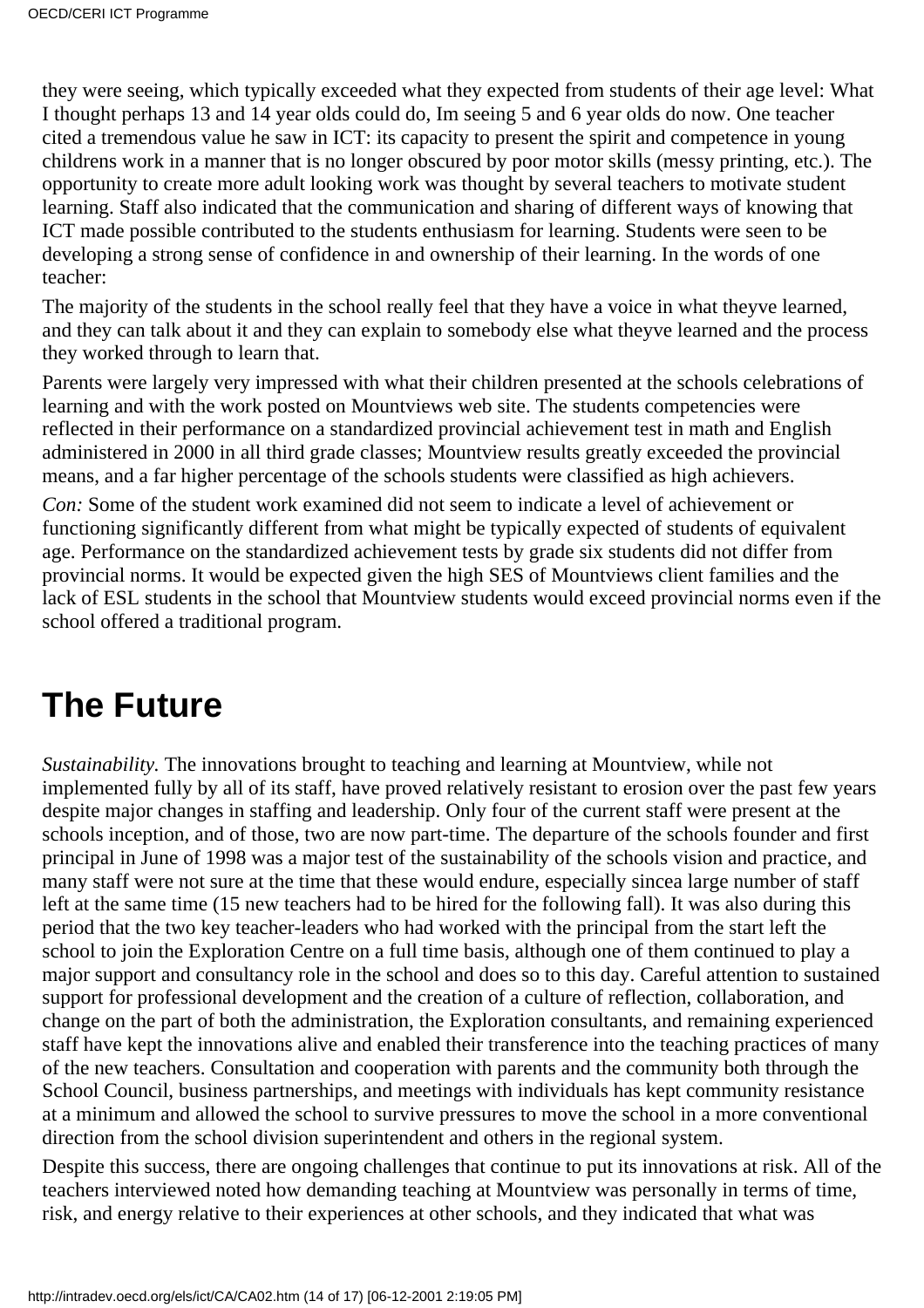keeping them at the school was the professional and personal satisfaction they derived from being able to teach in what they found to be a more meaningful and effective manner, and from seeing the positive impact their work was having on students. The latter was clearly a critical factor in sustaining support for the innovations. Students themselves had high praise for the dedication of the staff and the quality of teaching at the school. Several teachers thought the potential for burnout was a real danger over the longer term, and suggested that some of the former staff had departed for just this reason. The record of this school suggests that sustaining constructivist pedagogy requires an ongoing process of support and development if it is to remain viable.

*Transferability.* Transfer of the innovation to existing staff is an ongoing process, one that takes years in some instances. The level of support at the school for change is substantial, but the teacher has to be willing to engage in it; it cannot be imposed. It was noted by a former Galileo Fellow still conducting research at the school that there is some resentment on the part of less innovative staff of the attention and praise given the leaders. It seems likely that a few staff will never choose to alter their conventional approaches; the best that can be hoped for is that with less staff turnover the innovations can spread more completely through the school given more time.

External transference of its pedagogical innovations and ICT infusion model to existing institutions is likely to be very challenging for two related reasons. First, finding existing leadership in other schools as exceptional in skill and dedication as the original core team at Mountview was will be difficult, and the Mountview experience shows that such leadership is crucial to success. And Mountview had the advantage of being able to carefully select staff amenable to risk-taking and constructivist practice, of great advantage in the promulgation of change.

Still, frequent visits by other teachers to the school is sparking interest in the reforms elsewhere in the district and the province. The transfer model being used by the Exploration Network having experienced teacher-leaders formerly at Mountview work in a situated, intensive, and ongoing basis with a few other schools which have been excited by what Mountview has achieved, using the same modes of professional development that have been successfully used there would appear to have the highest probability of success. Longer term, both sustainability and transferability will need to be addressed at a deep structural level if widespread reform is to occur. Policy and funding changes will be needed to deal with the lack of opportunity most teachers have for learning about, reflecting on, and trying out new approaches to their practice. They require a work environment and support structure that reduces perceived risk and lowers the levels of demand placed on them as they work towards a transformation of practice.

#### *Appendix A*

#### **Methodology**

There were four members of the research team. The team spent a week on-site. Two groups of three teachers each were interviewed; each interview was split into two parts, with the total interview time for each group being about 2 1/2 hours. Interviews of 90-120 minutes length were also conducted individually with a school system administrator (the supervisor of educational services), the teacher serving as the school s network administrator, an academic who had held the first Exploration Doctoral Fellowship at the school, and a former Mountview teacher who had been on the school development team and was now a consultant and vice-president with the Exploration Network. A two hour interview was undertaken with the school s administrative team (principal and assistant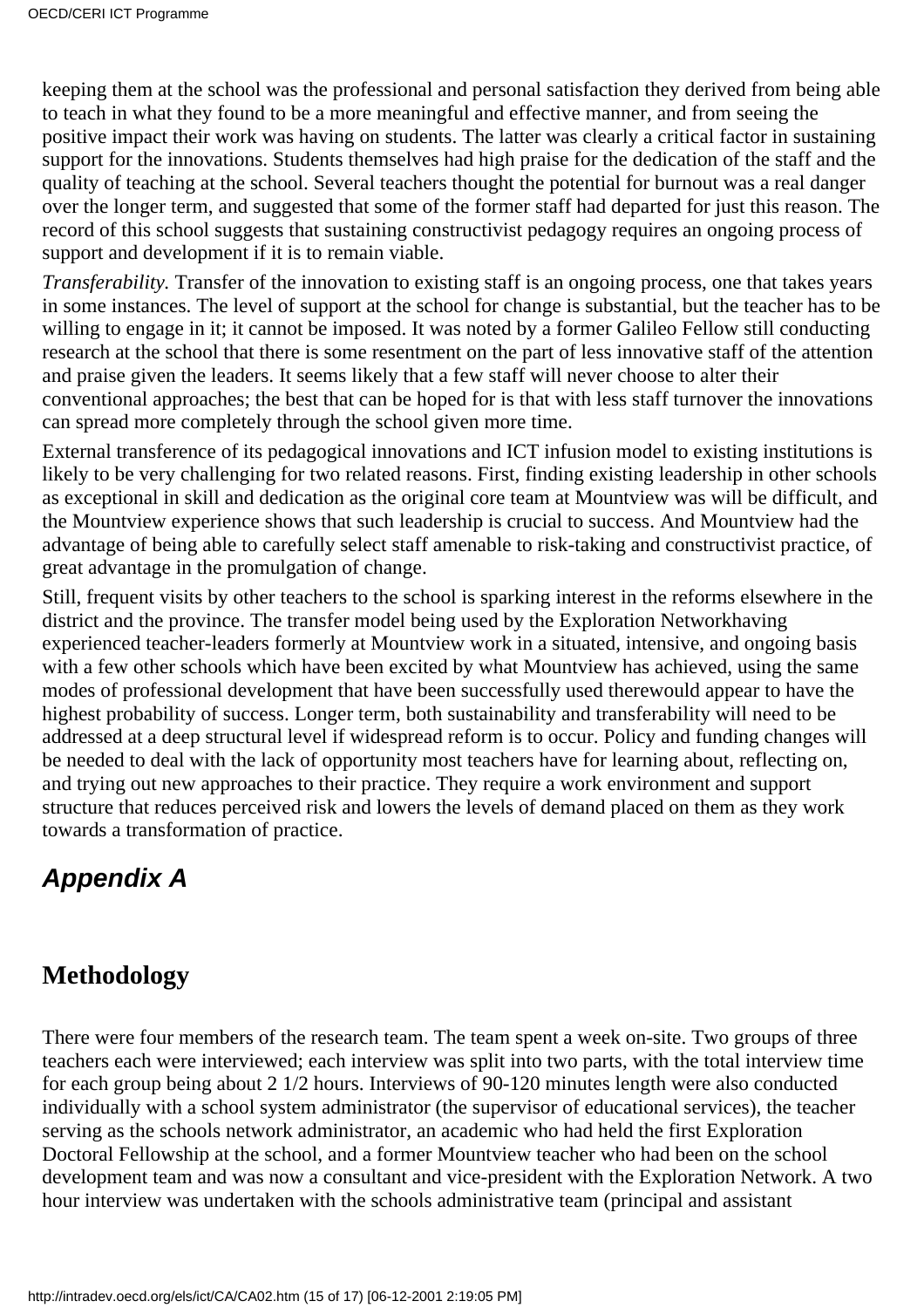principal). Two groups of three students each ranging in grade from grade 2 to grade 8 were given hour-long interviews. Finally, two parents were interviewed: one with what the principal deemed an average level of involvement with the school, and another more actively involved, who was President of the School Council.

Observations were made both in classrooms and in the areas where the computers were located. Classes were chosen for observation in consultation with the principal, with the goal of getting a representative sample of the range of teaching practice and use of ICT at the school. In an attempt to gather a maximum amount of observational data, different members of the team sometimes observed in different classes. Observational periods varied considerably in length depending on class activities and interview schedules. Some student project work was photcopied from several classes, and samples of student ICT work burned onto a CD-ROM. A great deal of student work was accessible on the school s web site. Digital photos were taken of the site, although due to school restrictions photos in which students can be identified could not be added to the report.

#### *Appendix B*

| Question #     | Coding explanation   | Average | S.D.           |
|----------------|----------------------|---------|----------------|
| $\mathbf{1}$   |                      | 1.00    | $\overline{0}$ |
| $\overline{2}$ |                      | 1.38    | 0.52           |
| 3              |                      | 2.88    | 1.25           |
| $\overline{4}$ |                      | 3.00    | 0.82           |
| 5              |                      | 1.13    | 0.35           |
| 6              |                      | 3.88    | 0.35           |
| 7              |                      | 2.25    | 1.04           |
| 8              |                      | 1.88    | 0.99           |
| 9              |                      | 1.57    | 0.53           |
| 10             |                      | 3.14    | 1.21           |
| 11             |                      | 2.71    | 1.11           |
| 12             |                      | 1.86    | 0.69           |
| 13             |                      | 3.57    | 1.13           |
| 14             |                      | 3.29    | 0.49           |
| 15             |                      | 3.00    | 0.82           |
| 16             |                      | 4.00    | $\overline{0}$ |
| 17             |                      | 2.29    | 0.76           |
| 18             |                      | 3.57    | 0.79           |
| 19             |                      | 2.00    | $\overline{0}$ |
| 20             | $good=1$             | 1.67    | 0.52           |
| 21             | $yes=1$              | 1.50    | 0.53           |
| 22             | no restrict=1        | 1.75    | 0.89           |
| 23             | $yes=1$              | 1.63    | 0.52           |
| 24             | $all=1$              | 1.13    | 0.35           |
| 25             | $all=1$              | 2.38    | 0.92           |
| 26             | several times/week=1 | 2.00    | 1.07           |

#### **ICT Teacher Practices Survey results (N=8)**